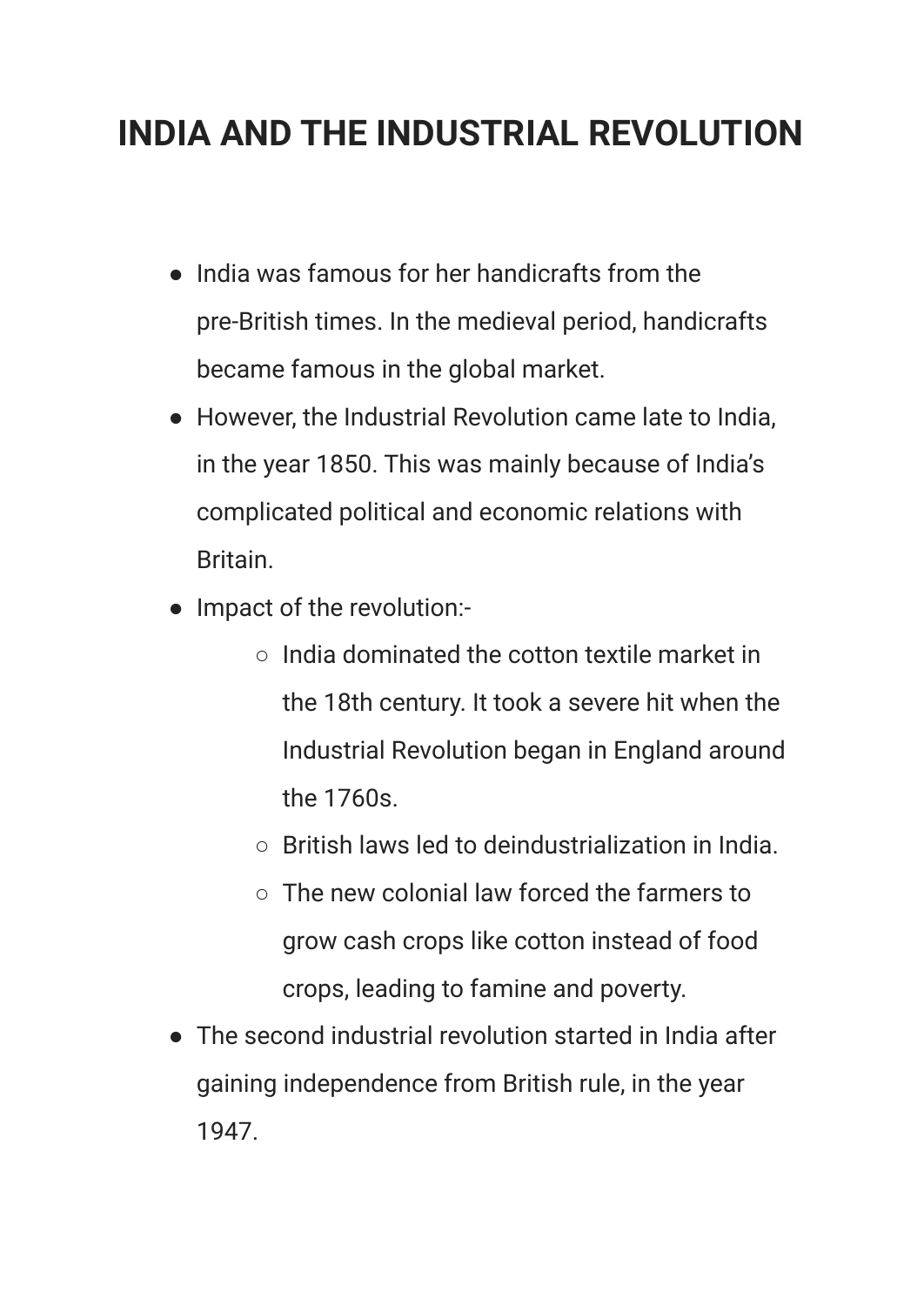- The third Industrial Revolution started in India in the 1980s. Advancement in this phase encompasses the spread of personal computers and the internet.
- In India, the Industrial Revolution 4.0 is mainly based on Big Data and Artificial Intelligence.

## **How can Industrial Revolution 4.0 help India?**

- It can play a major role in alleviating poverty.
- Enhancing farmer's income by providing them with the latest technologies and improvement in crop yield through real-time advisory.
- It will strengthen infrastructure and improve connectivity to the very last village.
- Artificial intelligence can be used to empower and enable specially-abled people.
- It will improve ease of living and ease of doing business using smart technologies.